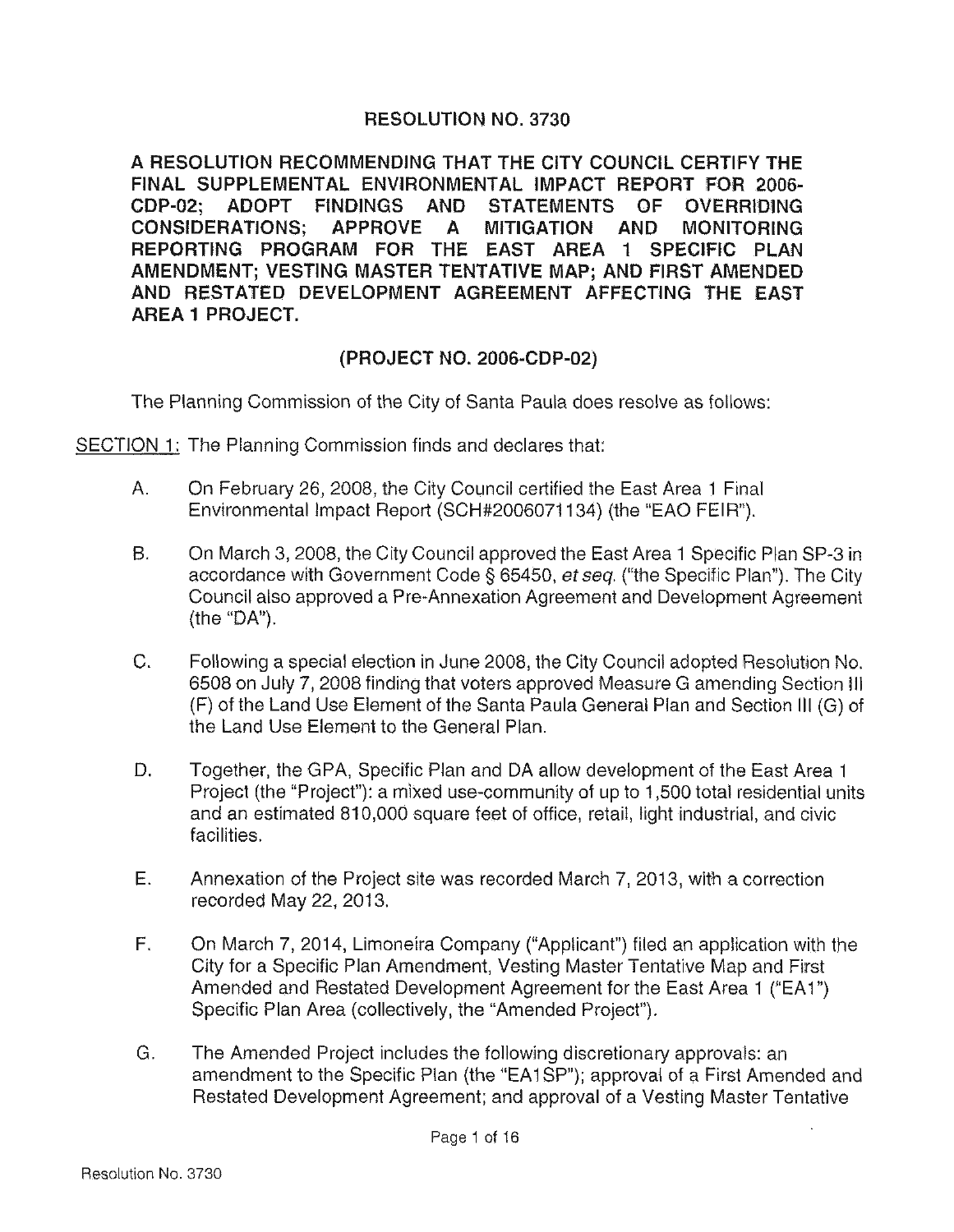Map.

- H. The application was reviewed by City's Planning Department for, in part, for consistency with the General Plan and conformity with the Santa Paula Municipal Code ("SPMC").
- I. In addition, the City reviewed the project's environmental impacts under the California Environmental Quality Act (Public Resources Code §§ 21000, et seq., "CEQA") and the regulations promulgated thereunder (14 Cal. Code of Regulations §§15000, et seq. , the "CEQA Guidelines");
- J. On February 17, 2015, the Planning Commission held joint public hearings with the City Council regarding the Project. This Resolution, and its findings, is adopted based upon the evidence set forth in the entire record including, without limitation, documentary and testimonial evidence; the staff report; and such additional information set forth in the entire administrative record that is too voluminous to reference, but is on file with the City Clerk's office.

SECTION 2: Factual Findings and Conclusions. Pursuant to SPMC §§ 16.216.050 and 16.216.070, the Planning Commission finds that the following facts exist and makes the following conclusions:

- A. The Applicant proposes to develop a portion of real property located within the EA1 Specific Plan Area that is legally described in the Application (the "Property"). The Property consists of approximately 501 acres of the EA1 Specific Plan Area and includes the following Ventura County Assessor Parcel numbers (APNs): 040-0-180-565, 040-0-180-435, 107-0-200-115, and 107-0-045-015. The Property is located east of Santa Paula Creek, north of Telegraph Road, west of Haun/Orcutt Creeks and south of the Topatopa Mountains within unincorporated Ventura County. The Project includes developing the following: 1,500 dwelling units, 25,000 square feet of light industrial, 215,000 square feet of commercial, 20 acres of civic/institutional, 92 acres of parkland and greenways, 55 acres of Agricultural Preserve (proposed to be actively farmed) and 80 acres of natural open space.
- B. The Property is currently vacant with the exception of nine existing residences, agricultural related facilities (e.g., barn, chemical storage areas, packinghouse) and agriculture uses.
- C. The Property is bounded by Santa Paula Creek to the west. Areas to the north and east are comprised of agriculture and natural lands.
- D. Lands to the south are comprised of light industrial and residential uses.
- E. The Property is currently zoned SP-3 by the SPMC.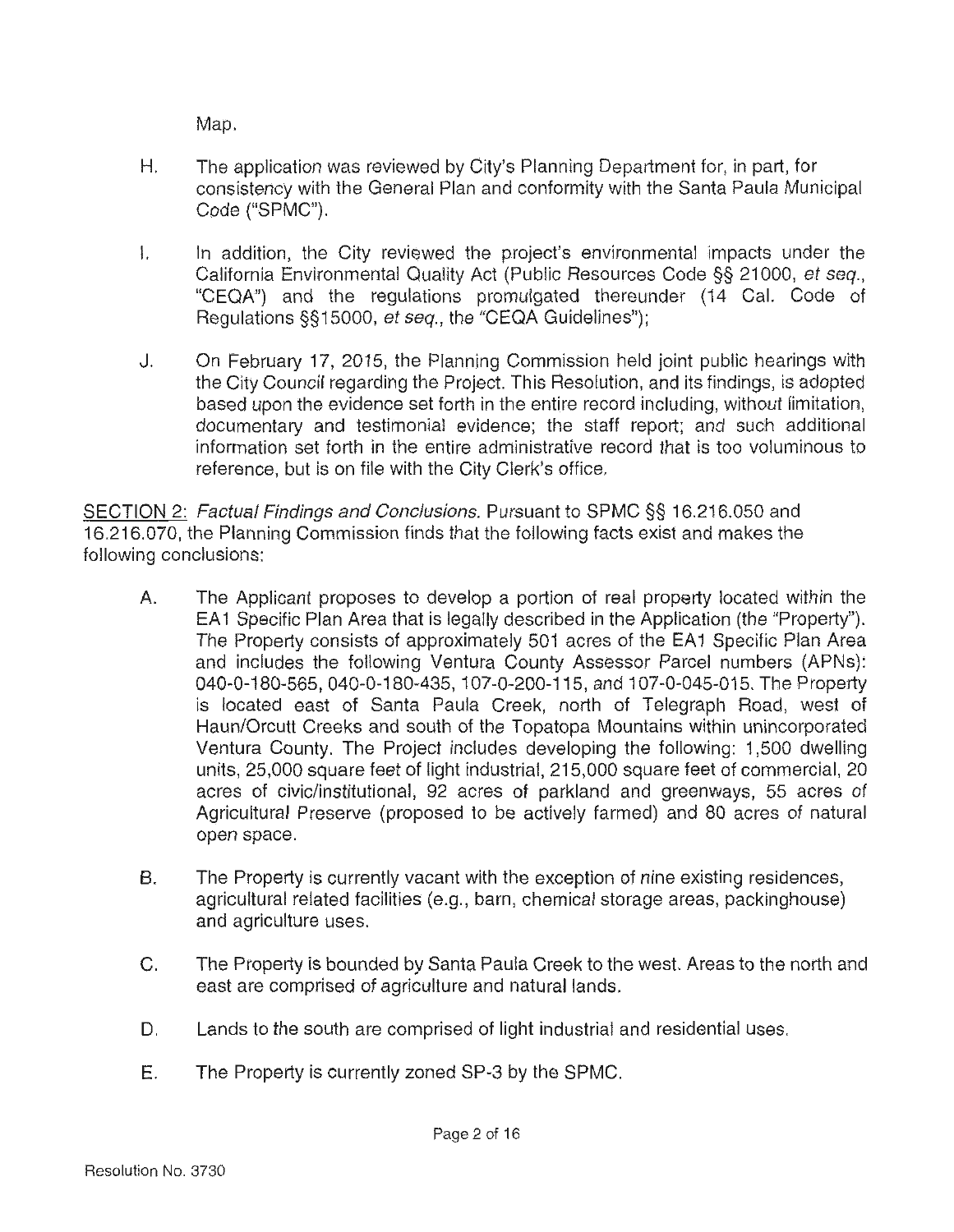- F. No portion of the Property is subject to a Land Conservation Contracts for agricultural use.
- G. In addition, and without limitation , to the findings set forth above, the Planning Commission incorporates the factual findings and conclusions set forth in the "Statement of Findings and Facts in Support of the East Area 1 Specific Plan Amendment FSEIR attached as Exhibit "A," which is incorporated by reference ("Additional Findings").
- H. In accordance with CEQA Guidelines § 15091, the record upon which the Planning Commission's findings are based is located at the Planning Department, City of Santa Paula, 970 Ventura Street. The custodian of records is the Planning Director.

SECTION 3: *Environmental Assessment*: The Planning Commission makes the following environmental findings:

- A. Because of the facts and conclusions identified in Section 2 of this Resolution and in accordance with CEQA Guidelines § 15082, the City filed a Notice of Preparation (NOP) of a Draft Supplemental EIR (DSEIR) with the State Clearinghouse (SCH) Office of Planning and Research (OPR) on March 31, 2014. The SCH OPR assigned SCH Number 2006071134 to the environmental documentation for the Amended Project.
- B. The 30-day public review period for the NOP started on April 1, 2014 and concluded on May 2, 2014. The NOP was also published in the Santa Paula Times. A Scoping Meeting to solicit public input on the issues proposed for consideration in the SEIR was held on April 17, 2014 at 6:30 P.M. at the Santa Paula City Hall Council Chambers. A total of 14 written responses were received on the NOP.
- C. In accordance with CEQA, a Notice of Completion (NOC) of the DSEIR was filed with the SCH QPR on October 3, 2014.
- D. The public review period for the DSEIR commenced on October 3, 2014 and ended on November 17, 2014. The DSEIR was distributed to public agencies, interested parties, libraries and service providers by the City of Santa Paula. The distribution list is available at the City of Santa Paula's Planning Department. A total of 16 written responses were received on the DSEIR.
- E. Comments received during the public review period for the DSEIR were responded to in the Responses to Comments Report.
- F. A FSEIR was prepared for the Amended Project. The following components comprise the FEIR: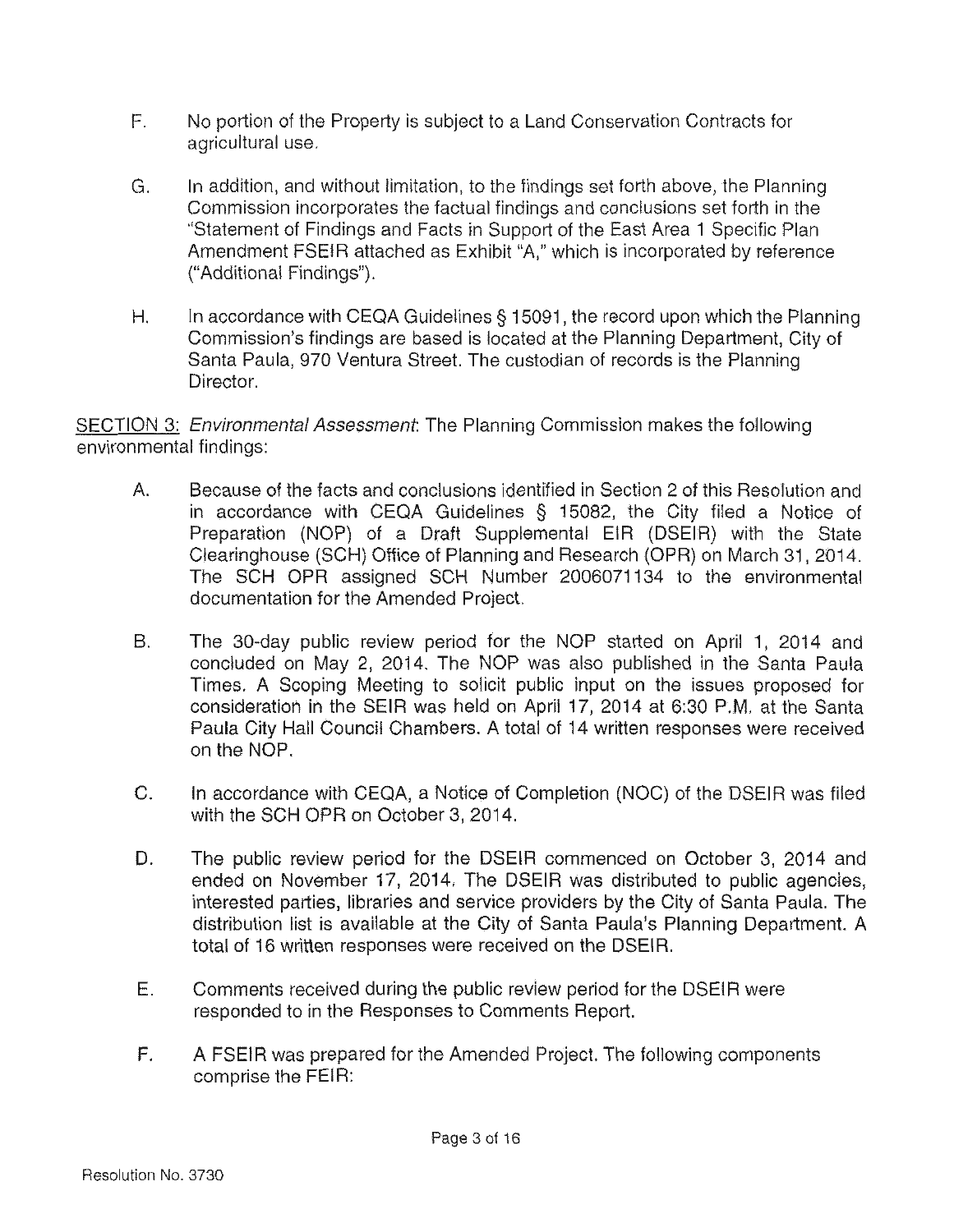- 1. DSEIR and Technical Appendices (October 2014).
- 2. Comments received on the DSEIR and responses to those comments documented in the Responses to Comments Report (January 2015).
- 3. Clarifications and Revisions.
- 4. Mitigation Monitoring and Reporting Program (MMRP).
- G. The FSEIR (including documents and other materials that constitute the record of proceedings on which the City's findings and decisions are based) is located at City of Santa Paula, 970 Ventura Street, Santa Paula, CA 93060. The custodian for these documents is the Planning Director. This information is provided in compliance with CEQA § 21081.6(a)(2) and CEQA Guidelines § 15091(e).
- H. The FSEIR is incorporated into this Resolution by reference as if fully set forth. Pursuant to CEQA Guidelines § 15090, the FEIR reflects the City's independent judgment and analysis. The Planning Commission has independently reviewed and analyzed the DSEIR prepared for the proposed East Area 1 Specific Plan project. The DSEIR and FSEIR are accurate and complete statements of the potential environmental impacts of the project.
- I. Because of the facts identified in this Resolution including, without limitation, the facts contained in the Additional Findings, the DSEIR showed that a Statement of Overriding Considerations would be required in order for the Project to be approved.
- J. The FSEIR generally identifies, for each potentially significant impact of the project, one or more corresponding mitigation measures to reduce such impact to a level of insignificance, with the exception of Agricultural Resources, Air Quality, Aesthetics and Cultural and Historic Resources. The Planning Commission finds that many of the mitigation measures described in the FSEIR may lessen or avoid impacts in impact categories other than the categories for which they are specifically proposed. Accordingly, the Planning Commission finds that each potentially significant impact identified by the FSEIR is mitigated by its corresponding mitigation measures to the extent set forth in the SFEIR ("specific mitigation") and by other, non-corresponding, mitigation measures recommended for approval by the Planning Commission that were already incorporated into the project ("general mitigation"). These findings will be applicable wherever supported by the evidence in the record regardless of whether a specific finding or an instance of such general mitigation is made.

SECTION 4: Specific Plan and General Plan. If approved, the proposed project conforms to the EA1SP as follows:

A. The proposed EA1SP Amendment promotes public health, safety, and general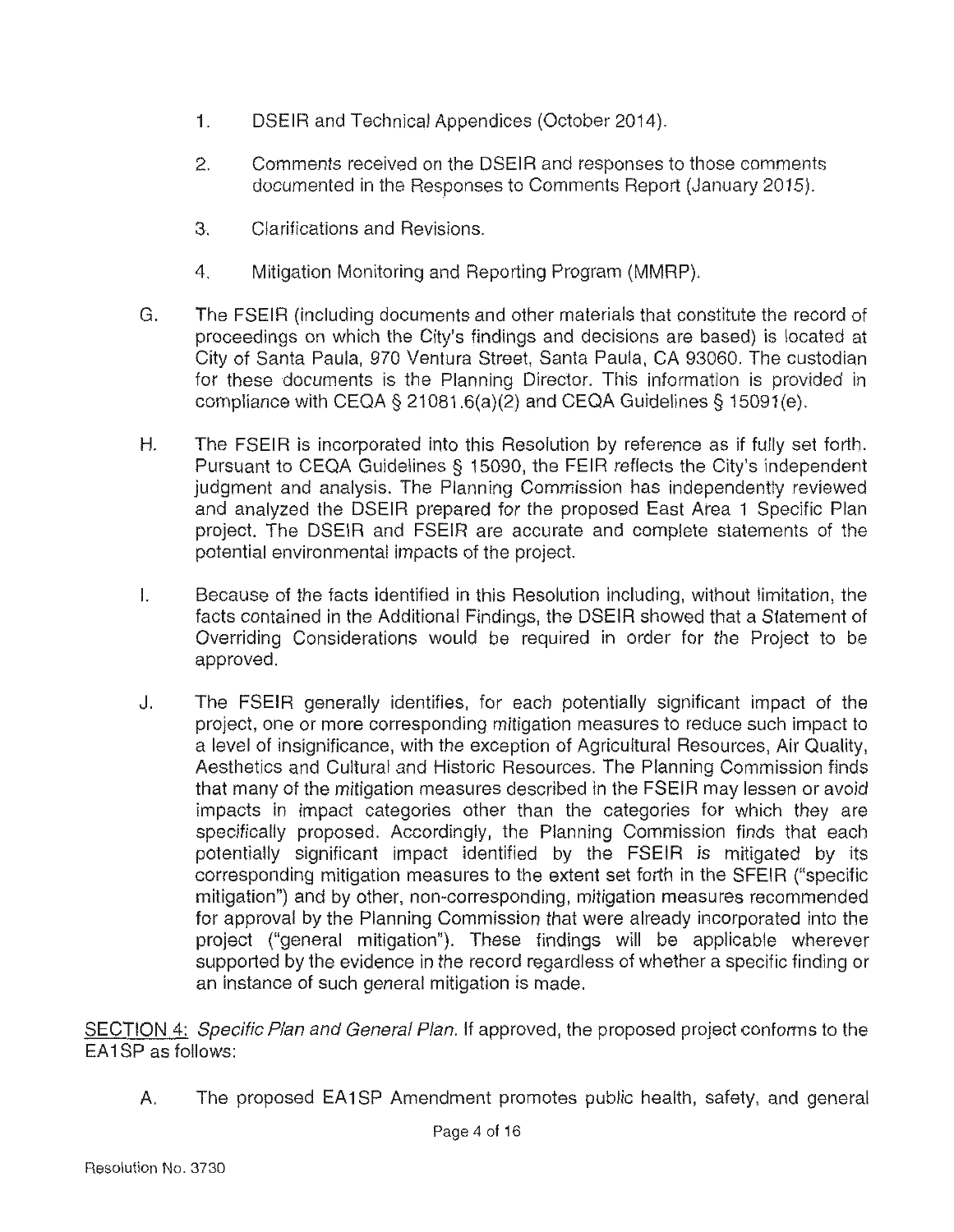welfare, and serves the goals and purposes of SPMC Title 16, as follows:

- 1. The SPMC allows for the establishment and administration of Specific Plan Zones in Chapters 16.25 and 16.216 and establishes a designation for EA1SP of SP-3 on the General Plan and Zoning maps.
- 2. The Project would provide a mechanism by which the Property can provide for market rate and inclusionary housing in accordance with the GP Housing Element and SPMC; active public park area; a public safety facility; elementary school site, high school and post-secondary facility; parks and greenways, open space, trail system and agricultural preserve; and infrastructure that will serve both the development and the City as a whole, thus promoting public health, safety and general welfare through a balance of impacts and benefits to the community.
- 3. The amendment Project would serve the goals and purpose of the SPMC because development the Property would be consistent with the SPMC, provide housing, result in fiscally neutral or positive effect on the City's general fund, provide for needed schools, infrastructure and parklands.
- B. If approved, the EA1SP Amendment conforms to the City's General Plan as follows:
	- 1. East Area 1 Specific Plan is identified in the General Plan as a Specific Plan Area for future urban development. This designation is intended for a 501 acre development with a mix of residential, commercial, light industrial and opens space uses. As conditioned, the proposed project would be compatible with the General Plan.
	- 2. The General Plan Land Use Element requires Specific Plans for all expansion areas before development can occur and requires fiscal impact analysis for those Projects. The proposed Project implements these requirements
	- 3. The amended project provides for land uses, infrastructure and amenities consistent and/or in addition to those identified by the General Plan for the East Area 1 Specific Plan Area.
	- 4. EA 1 SP includes requirements for homebuyers regarding measures for protection of wildlife as required by the General Plan.
	- 5. The General Plan contains a number of relevant Goals, Objectives, and Policies in the Land Use Element. Implementation of the proposed project is consistent with Land Use Element Goals 3.1 through 3.9 which promote a balance of land uses and amenities needed to enrich the quality of life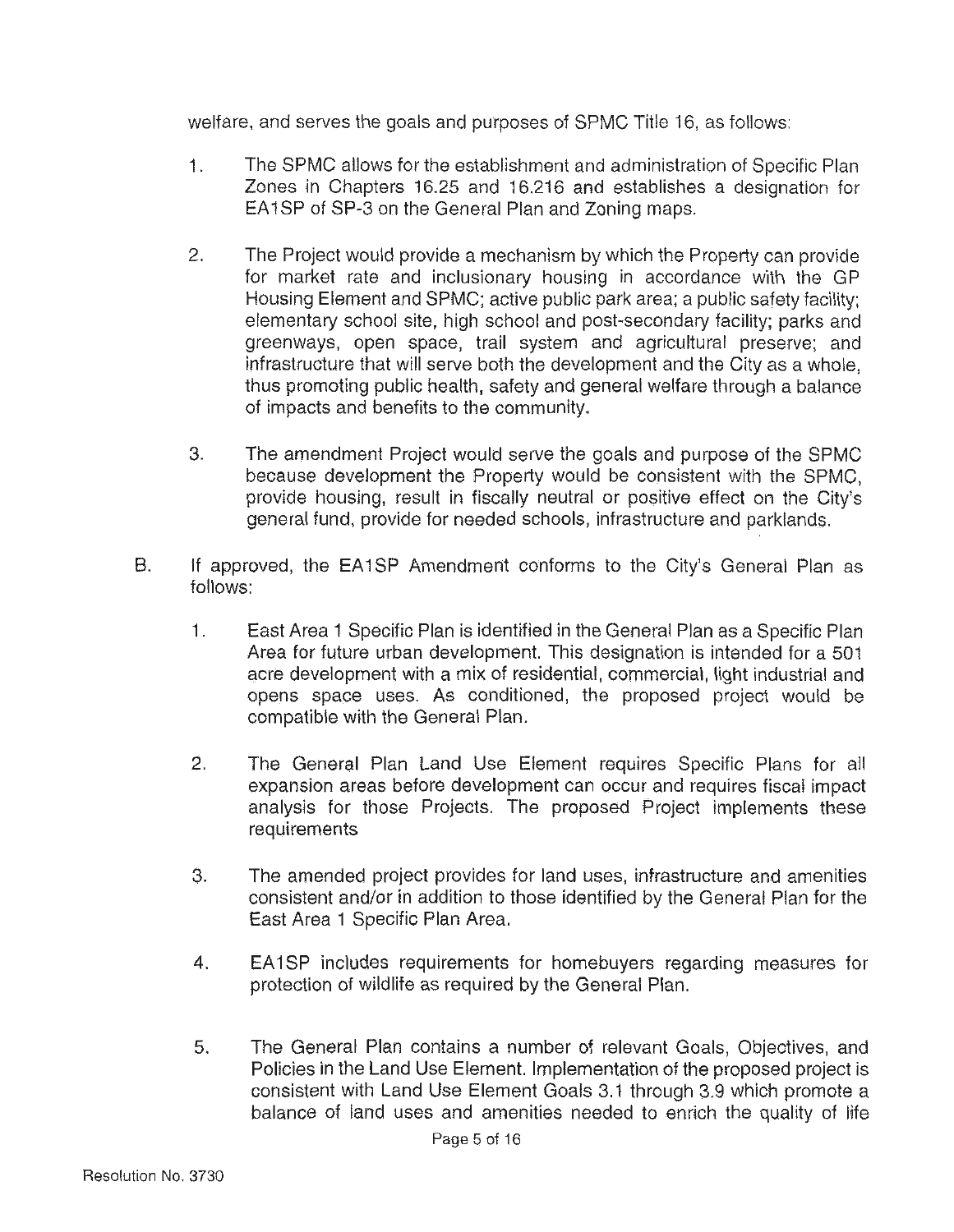including parks, open spaces, cultural facilities, natural and historic places, The plan currently shows a mix of housing types, commercial, industrial and other related land uses, a civic center with schools, parks and other open space, the historic well house will be maintained on site, natural trails and other greenbelts will be provided. If approved, the development will be built and maintained in accordance with these requirements and regulations and the requirements and regulations of the EA1SP.

- C. The EA1SP Amendment will not adversely affect surrounding properties because:
	- 1. The EA1SP (SP3) land use designations are compatible with surrounding land uses. The project site is bounded by Santa Paula Creek to the west, a natural physical barrier which provides ample distances from adjacent residential areas and proposed civic and residential land uses. Areas to the north are comprised of agriculture and natural lands, uses proposed under the EA1SP. Lands to the east which are comprised of agricultural uses will be buffered by vegetative screening and fencing to reduce potential conflicts between residential and agricultural uses. Lands to the south are comprised of light industrial and residential uses, consistent with those proposed within this area of the EA1SP.
	- 2. A Fuel Management Plan, Fire Protection Plan and a new fire station (including associated equipment) are provided to mitigate wildfire hazards and provide fire suppression and emergency services to East Area 1 and adjacent City areas.
	- 3. A transportation and circulation analysis for the EA1SP is included in the amended East Area 1 Specific Plan Final SEIR and determined that implementation of proposed traffic mitigations will reduce traffic impacts.
	- 4. A hydrology analysis prepared for the EA1SP is included in the East Area 1 Specific Plan Final SEIR, and determined that flows from the implemented project will not exceed existing conditions and will address historic flooding issues associated with Haun Creek at State Route 126.

SECTION 5: Vesting Master Tentative Map. Pursuant to SPMC § 16.80.160, the Planning Commission makes the following findings:

A. The Vesting Master Tentative Map (VMTM) is consistent with applicable general and specific plans as specified in Government Code § 65451 . As set forth in Section 4 of this Resolution, this project meets the goals and objectives of the General Plan and it is consistent with the EA 1 SP. The VMTM is also consistent with the General Plan because the underlying land use designation is East Area 1 Specific Plan and the subdivision complies with the density intended for this land use;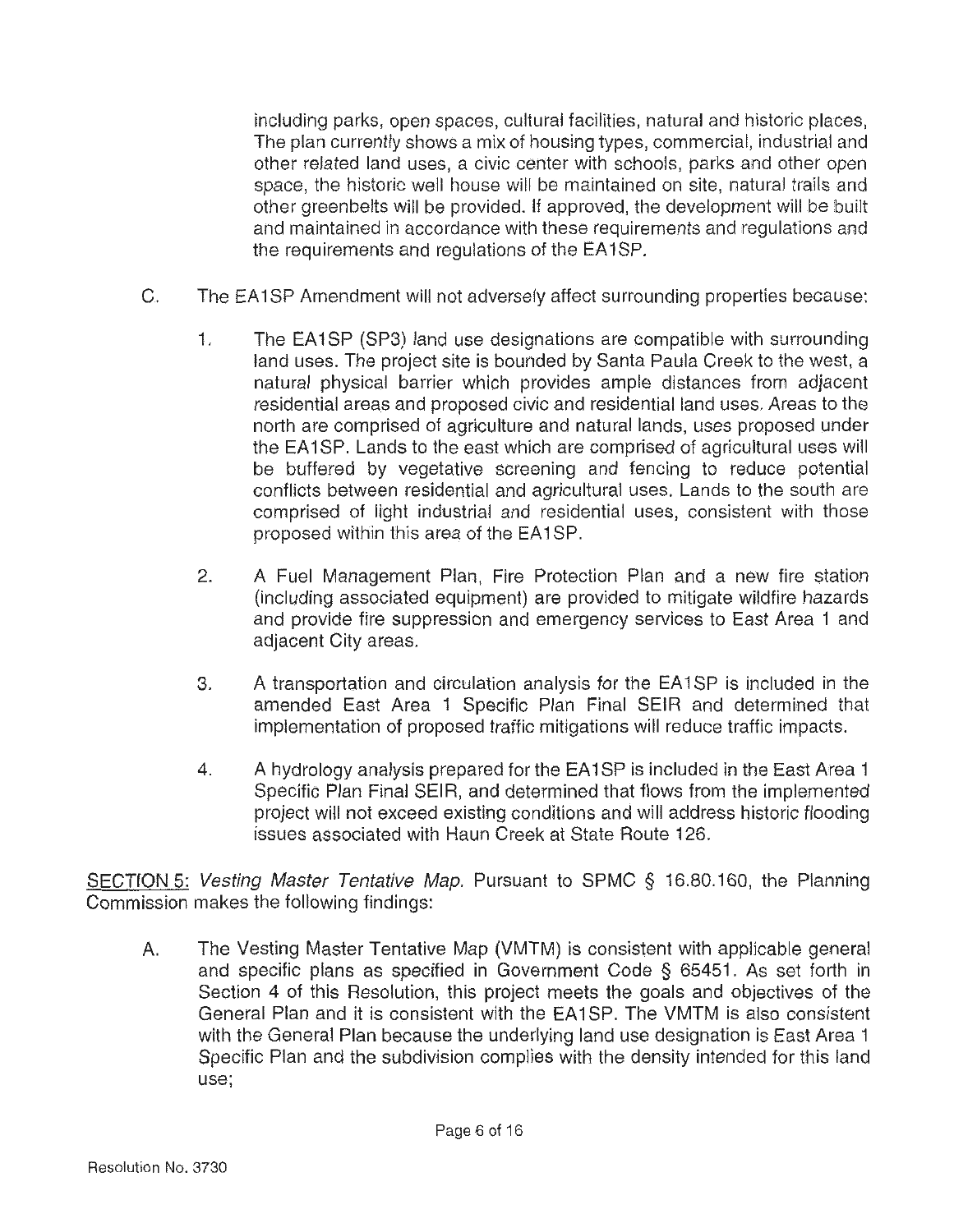- B. The design of the proposed Vesting Master Tentative map is consistent with applicable general and specific plans. As set forth in Section 4, this project meets the goals and objectives of the General Plan;
- C. The Vesting Master Tentative Map is consistent with Title 16 of the SPMC (the "Development Code") because the underlying zoning designation is SP-3 and the proposed map provides for subdividing the area into separate lots to facilitate development permitted by the plan and uses;
- D. The site is physically suitable for the proposed density of development. The proposed project involves a subdivision of a 501 acre project into a 15 lot master subdivision. Each new lot will meet or exceed the minimum size and dimension requirements;
- E. The subdivision is in the interest of the public health and safety because the proposed development would improve and extend City infrastructure and utilities to better serve bit the project site and the surrounding area;
- F. The subdivision is a necessary prerequisite to the orderly development of the surrounding area for the reasons described above.

SECTION 6: Development Agreement Findings: In accordance with SPMC § 16.234.070, the Planning Commission makes the following findings:

- A. The proposed First Amended and Restated Development Agreement {"DA") is consistent with the objectives, policies, general land uses and programs specified in the General Plan and any applicable Specific Plans as follows:
	- 1. The East Area 1 area is designated in the General Plan for future urban development.
	- 2. The DA furthers the goals of the General Plan by facilitating development within the East Area 1 area and implementing the EA1SP Amendment (SP-3) as recommended for approval by the Planning Commission.
	- 3. Nothing in the DA creates an inconsistency between the General Plan, the general land uses, or the EA 1 SP Amendment (SP-3) as recommended for approval by the Planning Commission.
- B. The DA is compatible with the uses authorized in, and regulations prescribed for, the zone in which the real property is located as follows:
	- 1. The DA implements the EA1SP Amendment (SP-3) and provides additional public benefits including, without limitation, schools, parks, neighborhoods, open space, commercial areas, and other amenities. Such development is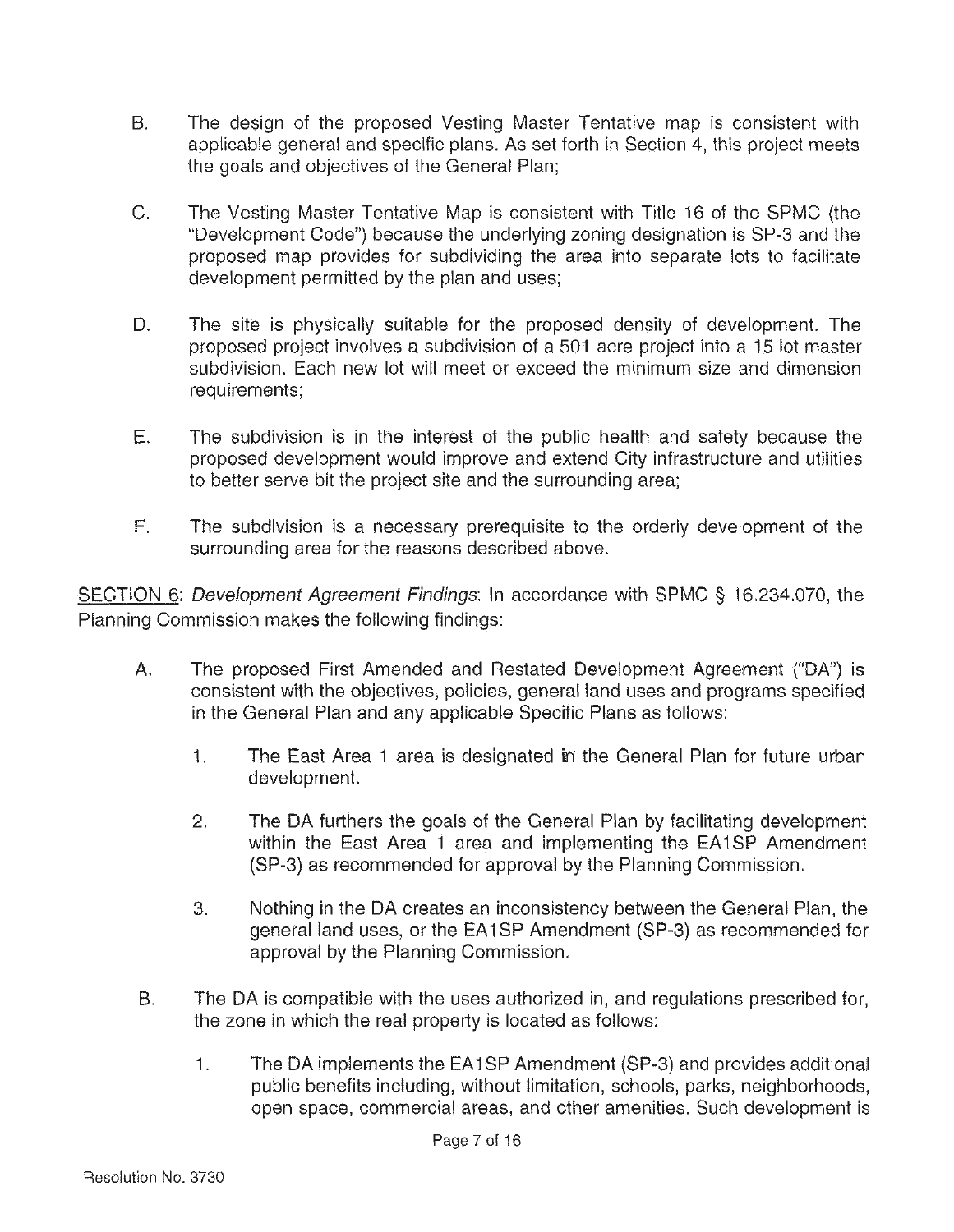consistent with the EA1SP Amendment (SP-3) and the General Plan's anticipated use of the East Area 1 area.

- C. The DA will promote public convenience, general welfare, and good land practice as follows:
	- 1. The Project provides the schools, parks, and infrastructure required by the relevant policies and implementation measures in the General Plan and provides or exceeds the specifically required trail, park, and open space requirements in the General Plan. The EA 1 SP Amendment (SP-3) includes protections for wildlife as required by the General Plan.
	- 2. The DA implements the provisions of the EA1SP Amendment (SP-3).
	- 3. The project contemplated by the EA1SP Amendment (SP-3) and DA will mitigate impacts as outlined in an adopted Mitigation Monitoring and Reporting Program (MMRP).
	- 4. Implementation of the EA1SP Amendment (SP-3) will result in community benefit through a net increase in city revenues.
	- 5. Implementation of the EA1SP Amendment (SP-3) will result in a direct public benefit through construction and funding of the following: one public elementary school site; one high school; a public safety facility; water, wastewater, and reclaimed water infrastructure that will, in addition to the EA1SP Amendment (SP-3), serve the greater Santa Paula community; improved traffic level of service for affected City intersections; improved public, community, and neighborhood parks that substantially increase the City's active parklands; bicycle and multipurpose trails which connect with existing community trails; and substantial open space dedications.
	- 6. The implementation of the EA1SP Amendment (SP-3) allows the City to continue to meet its share of regional housing needs, provides for economic development, encourages efficient growth patterns by locating new development contiguous to existing development, and promotes stability in long term physical and economic development planning.
- D. The DA meets the requirements outlined in SPMC § 16.234.030 for applicability of a development agreement, including:
	- 1. Construction of the subject property will be phased;
	- 2. The Project proposes over 20 dwelling units and consists of over two acres in size;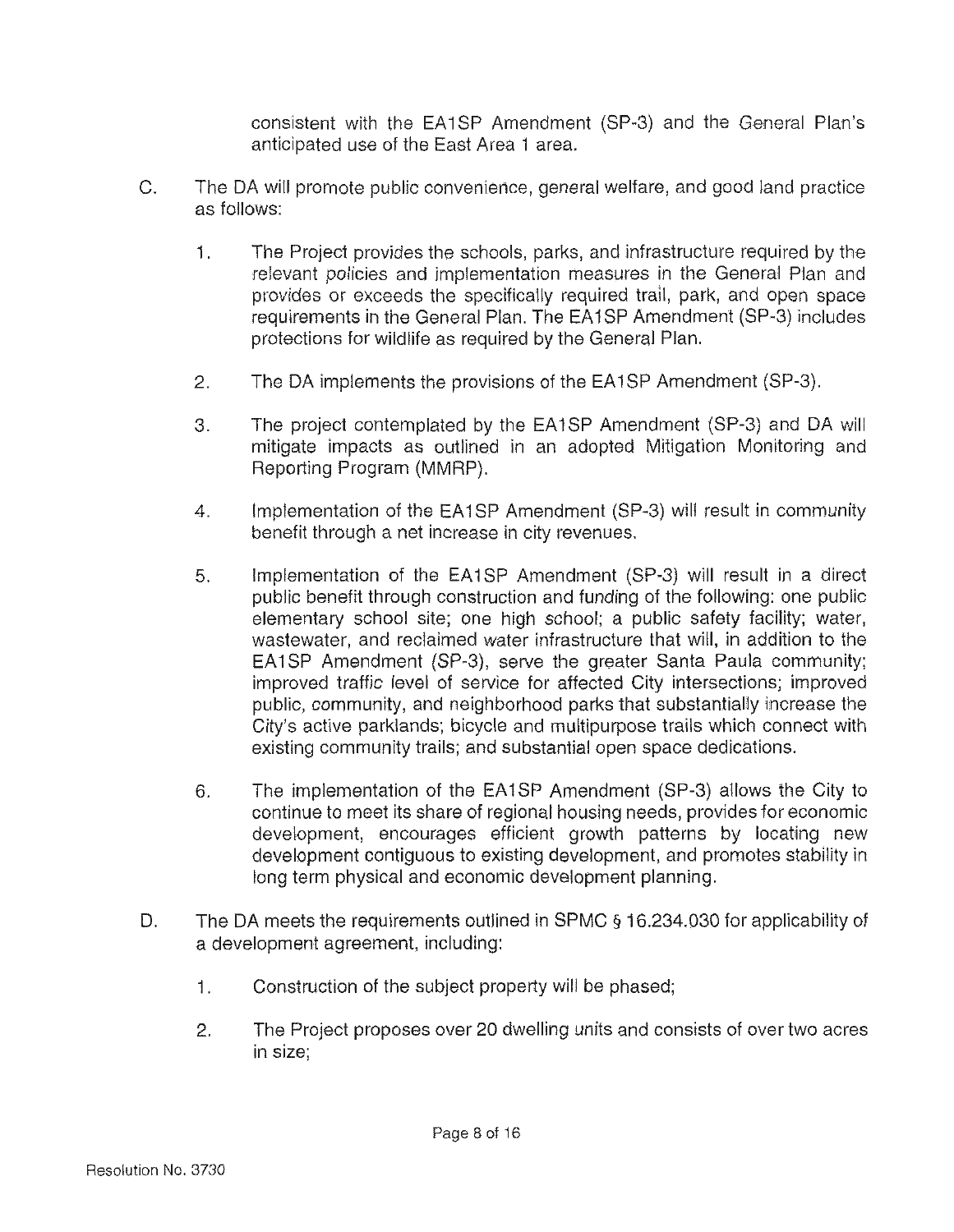- 3. The applicant has submitted a request for 1,500 dwelling units within the EA1SP Amendment (SP-3).
- E. The DA will not adversely affect the orderly development of property or the preservation of property values as follows:
	- 1. The SPMC allows for the establishment of Specific Plan Zones in Chapter 16.25. An application was filed by the applicant for the EA1SP Amendment (SP-3) on March 7, 2014, which provides for the orderly development of 1,500 dwelling units, 25,000 square feet of light industrial, 215,000 square feet of commercial, 20 acres of civic/institutional, 92 acres of parkland and greenways, 55 acres of Agricultural Preserve (proposed to be actively farmed) and 80 acres of natural open space. The EA1SP Amendment is designated as SP-3 in the SPMC.
	- 2. Requires implementation of the required mitigation measures identified in the FSEIR.
	- 3. Notes that the project be fiscally neutral or positive and requires payment of fees to cover general fund shortfalls during construction.
	- 4. Allocates growth management units to allow the orderly implementation of the project without precluding planned growth in other areas of the City.
	- 5. Requires development of the Project in accordance with the City's design review process and the design guidelines of the Specific Plan, to assure the City of high-quality development.
	- 6. Requires an inclusionary housing plan in accordance with the SPMC.
- F. The DA will promote and encourage the development of the proposed project in that the DA:
	- 1. Facilitates development of the East Area 1 area as anticipated by the General Plan.
	- 2. Imposes phasing requirements for infrastructure improvements and community facilities such as the fire station, police substation and community parks.
	- 3. Specifies the required approvals to implement the project.
	- 4. Outlines the applicable development impact fees required for the project.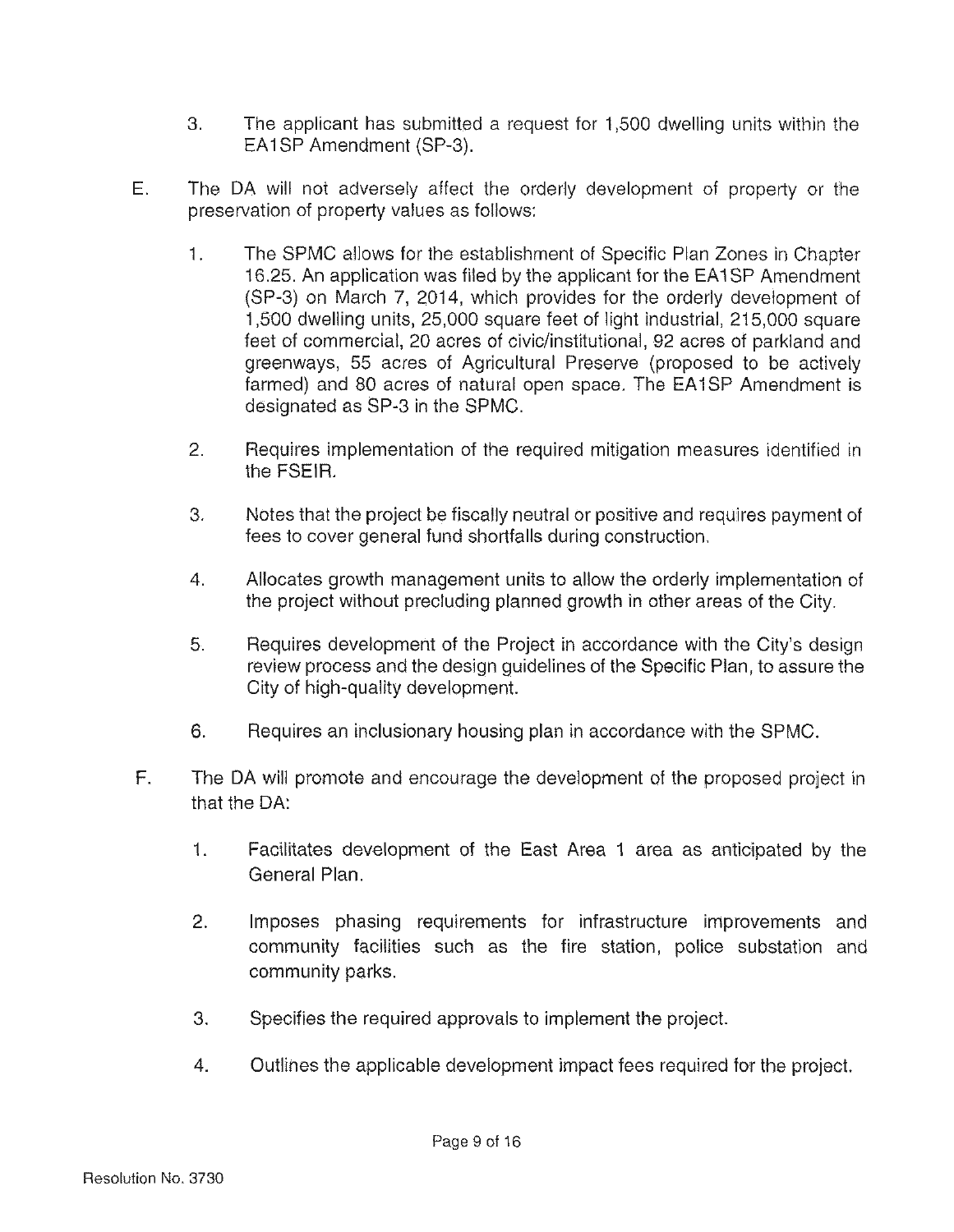5. Encourages completion of the project within a reasonable time period by establishing a termination date on the DA of twenty-five (25) years.

SECTION 7: Recommendations. The Planning Commission makes the following recommendations to the City Council:

- A. The Planning Commission recommends that the City Council adopt the Additional Findings and the "Statement of Overriding Considerations for the East Area 1 Specific Plan Amendment Project" as set forth in Exhibit "A," which is incorporated into this Resolution by reference.
- B. Pursuant to CEQA §§ 21081(a) and 21081.6, the Planning Commission recommends that the City Council adopt the Mitigation Monitoring and Reporting Program ("MMRP") set forth in attached Exhibit "B," which is incorporated into this Resolution by reference. The mitigation measures set forth in this Resolution would be conditions of approval for the proposed Revised Project. Should the terms or provisions of any such mitigation measure conflict with the terms and provisions of any other project conditions or approval subsequently adopted, the terms and provisions of the most stringent conditions control. Compliance with applicable codes, policies, and regulations will further ensure that the environmental impacts of the proposed project will not be greater than set forth in the FEIR and these findings.
- C. The Planning Commission recommends that the City Council certify the Final Supplemental Environmental Impact Report for the East Area 1 Specific Plan Amendment project, approve the East Area 1 Specific Plan Amendment, Vesting Master Tentative Map, and First Amended and Restated Development Agreement subject to the Conditions of Approval set forth in Exhibit "C," which is incorporated into this Resolution by reference for the project (2006-CDP-02).

SECTION 8: Reliance on the Record. Each and all of the findings and determinations in this Resolution are based on the competent and substantial evidence, both oral and written, contained in the entire record relating to the project. The findings and determinations constitute the independent findings and determinations of the Planning Commission in all respects and are fully and completely supported by substantial evidence in the record as a whole.

SECTION 9: Limitations. The Planning Commission's analysis and evaluation of the project is based on the best information currently available. It is inevitable that in evaluating a project that absolute and perfect knowledge of all possible aspects of the project will not exist. One of the major limitations on analysis of the project is the Planning Commissions lack of knowledge of future events. In all instances, best efforts were made to form accurate assumptions. Somewhat related to this are the limitations on the City's ability to solve what are in effect regional, state, and national problems and issues. The City must work within the political framework within which it exists and with the limitations inherent in that framework.